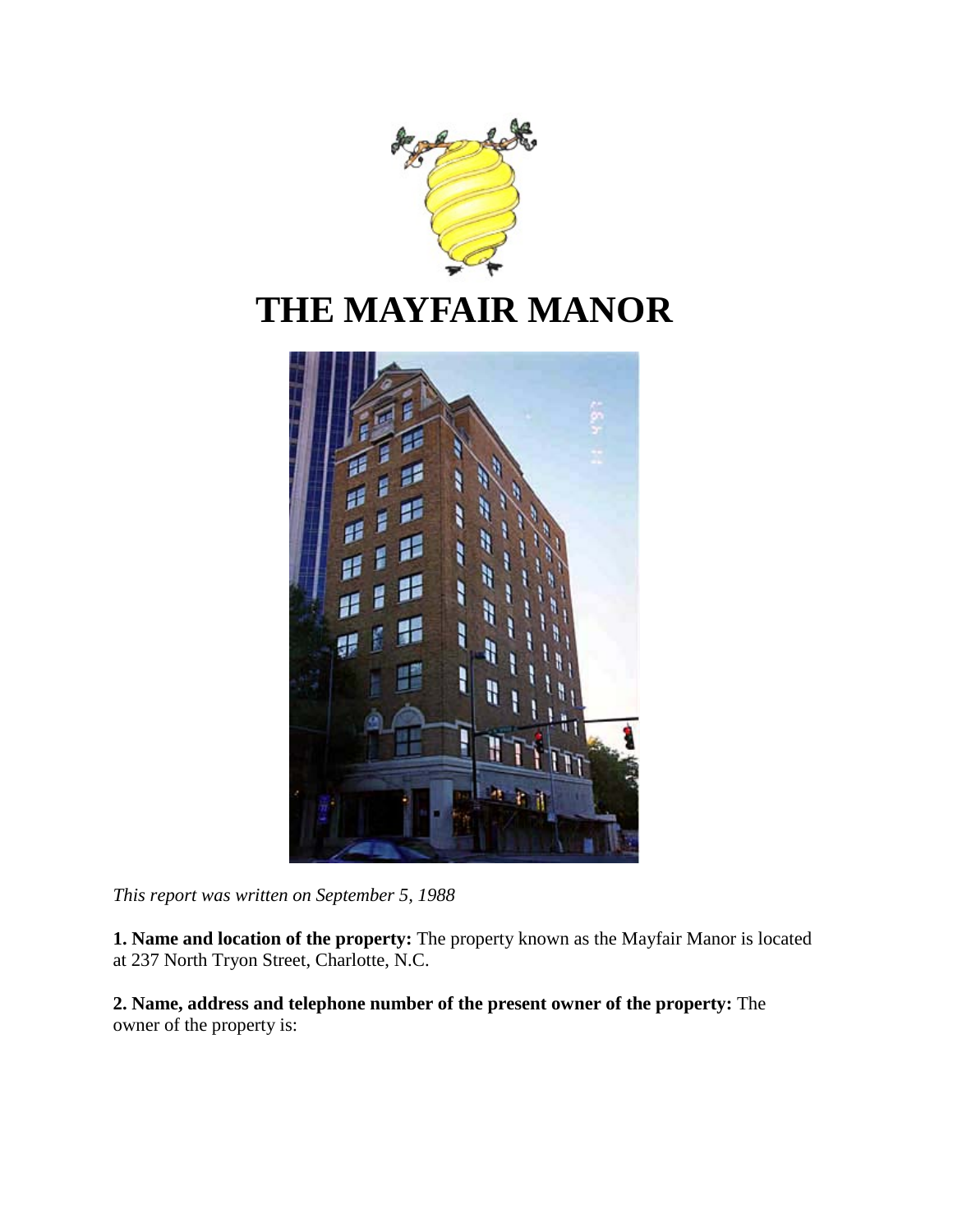Dunhill Associates Ltd. Partnership PO Box 37321 Charlotte, N.C., 28237

Telephone: 704/377-0517

**3. Representative photographs of the property:** This report contains representative photographs of the property.

**4. A map depicting the location of the property:** This report contains a map which depicts the location of the property.

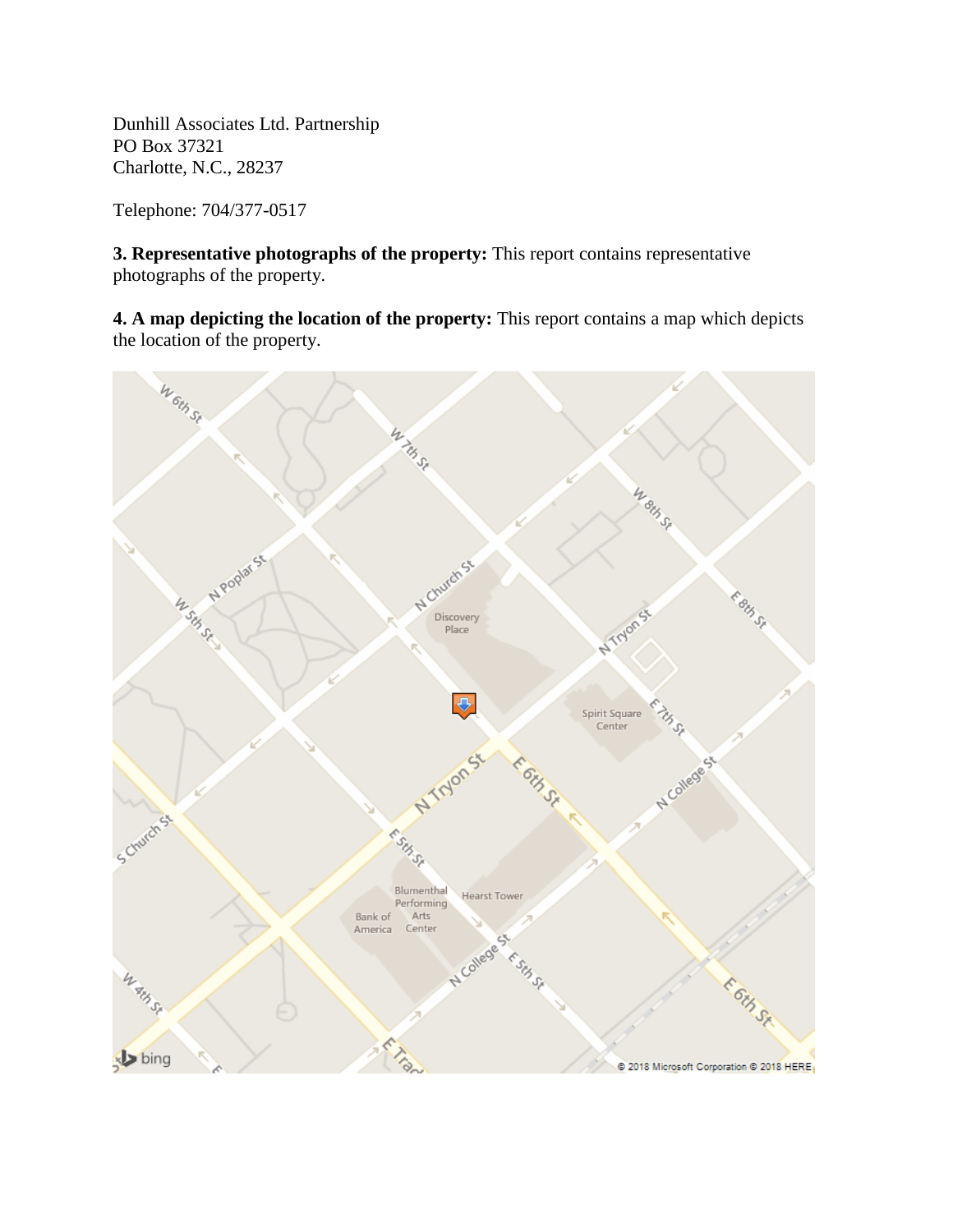**5. Current Deed Book Reference to the property:** The most recent deed to this property is recorded in Mecklenburg County Deed Book 5580, Page 009. The Tax Parcel Number of the property is: 078-013-16.

**6. A brief historical sketch of the property:** This report contains a brief historical sketch of the property prepared by Paula M. Stathakis.

**7. A brief architectural description of the property:** This report contains a brief architectural description of the property prepared by Nora Mae Black.

### **8. Documentation of why and in what ways the property meets the criteria for designation set forth in N.C.G.S. 160A-399.4:**

### **a. Special significance in terms of its history, architecture, and/or cultural**

**importance:** The Commission judges that the property known as the Mayfair Manor does possess special significance in terms of Charlotte-Mecklenburg. The Commission bases its judgment on the following considerations: 1) the Mayfair Manor, erected in 1929, was designed by Louis H. Asbury, an architect of local and regional importance; 2) the initial owners of the Mayfair Manor, Drs. J. P. Matheson and C. N. Peeler, were prominent citizens of Charlotte; 3) the Mayfair Manor, because it was designed to accommodate some permanent residents, documents the multi-functional nature of Uptown Charlotte in the late 1920's; and 4) the Mayfair Manor makes an important contribution to the historic streetscape of North Tryon Street, a major axial thoroughfare in Charlotte.

**b. Integrity of design, setting, workmanship, materials, feeling, and/or association:** The Commission contends that the architectural description by Nora Mae Black which is included in this report demonstrates that portions o the Mayfair Manor meet this criterion.

**9. Ad Valorem Tax Appraisal:** The Commission is aware that designation would allow the owner to apply for an automatic deferral of 50% of the Ad Valorem taxes on all or any portion of the property which becomes "historic property." The current appraised value of the improvement is \$257,350. The current appraised value of the .80 acres of land is \$104,940. The total appraised value of the property is \$362,290. The most recent annual Ad Valorem tax bill on the property was \$4,712.67. The property is zoned UMUD.

### **Date of Preparation of this Report:** September 5, 1988

**Prepared by:** Dr. Dan L. Morrill Charlotte-Mecklenburg Historic Properties Commission 1225 S. Caldwell St. Charlotte, N.C., 28203

Telephone: 704/376-9115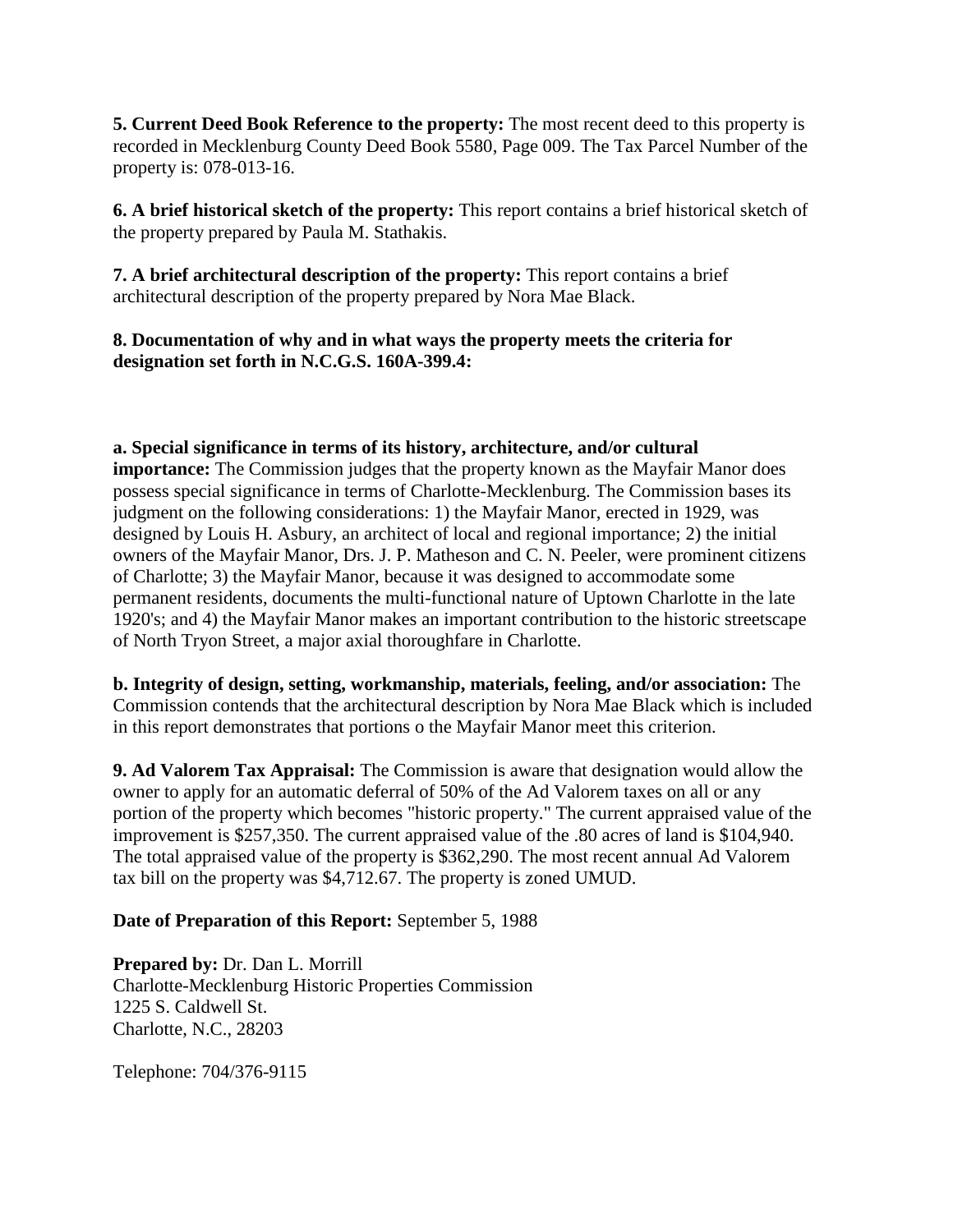### *Historical Overview*

*Paula M. Stathakis August 8, 1988*

The Mayfair Manor was built on the corner of West Sixth Street and North Tryon Street in 1929 by Drs. J.P. Matheson and C.N. Peeler, who were perhaps better known as two of the founders of the Charlotte Eye, Ear, Nose, and Throat Hospital.<sup>1</sup> The ten story, 100 room hotel was intended for use by permanent and transient guests, with fifty rooms reserved for permanent residents. The earliest administration of the hotel included C.L. Lassiter, manager, J.W. Cole, assistant manager, C.B. Holmes, night manager, and W.R. Albea, dining room manager. <sup>2</sup> The Mayfair's location was well suited for either the resident or the guest because it was situated only two blocks north of the city square, in close proximity not only to the heart of the business district but also to the many amenities downtown Charlotte had to offer patrons. Various small shops were well within walking distance of the Mayfair Manor as were larger establishments such as Ivey's and Belk's department stores and Montaldo's. The Carolina Theater and the Charlotte Public Library were across the street from the hotel. The Tryon Cafe, Karnezes Confectioners, Sanitary Bakery, George Washington Lunch, Carolina Cafe, and Ridgeway's Bakery would surely satisfy any culinary need that might conceivably be found lacking in the Mayfair restaurant. Second Presbyterian Church, First Baptist Church, and St. Peter's Episcopal Church were all situated within two blocks. <sup>3</sup>

The hotel stands on the site formerly occupied by the Tryon Street Methodist Episcopal Church, which purchased the property in 1862 from Joel A. Huggins for \$2300.00. <sup>4</sup> The Tryon Street Methodist Episcopal Church sold the property to Home Real Estate and Guaranty Company on May 5, 1926 for \$250,000.00.<sup>5</sup> On July 31, 1926, the property was purchased by Dr. J.P. Matheson with the provision that the church had the right to remove detachable personal property in the church, and the right to retain the church and Sunday School buildings without rent for a period of 18 months, beginning May 5, 1926. <sup>6</sup> By 1928, Matheson had hired Charlotte architect Louis Asbury to design the hotel. This agreement is listed as job number 723 in Asbury's log book dated September 28, 1928 and is described as an apartment/hotel.<sup>7</sup> The structure destined to become the Mayfair Manor was unveiled for public inspection on the evening of November 15, 1929, a little more than a year later. <sup>8</sup>

The Mayfair Manor debuted as a bright spot in the pall cast by the dramatic crash of the stock market just a month earlier. The same newspaper that duly reported a sluggish stock market also presented an enthusiastic two page tribute to Charlotte's newest hotel.<sup>9</sup> Much of the spread was dominated by contractors who had taken part in various stages of the hotel's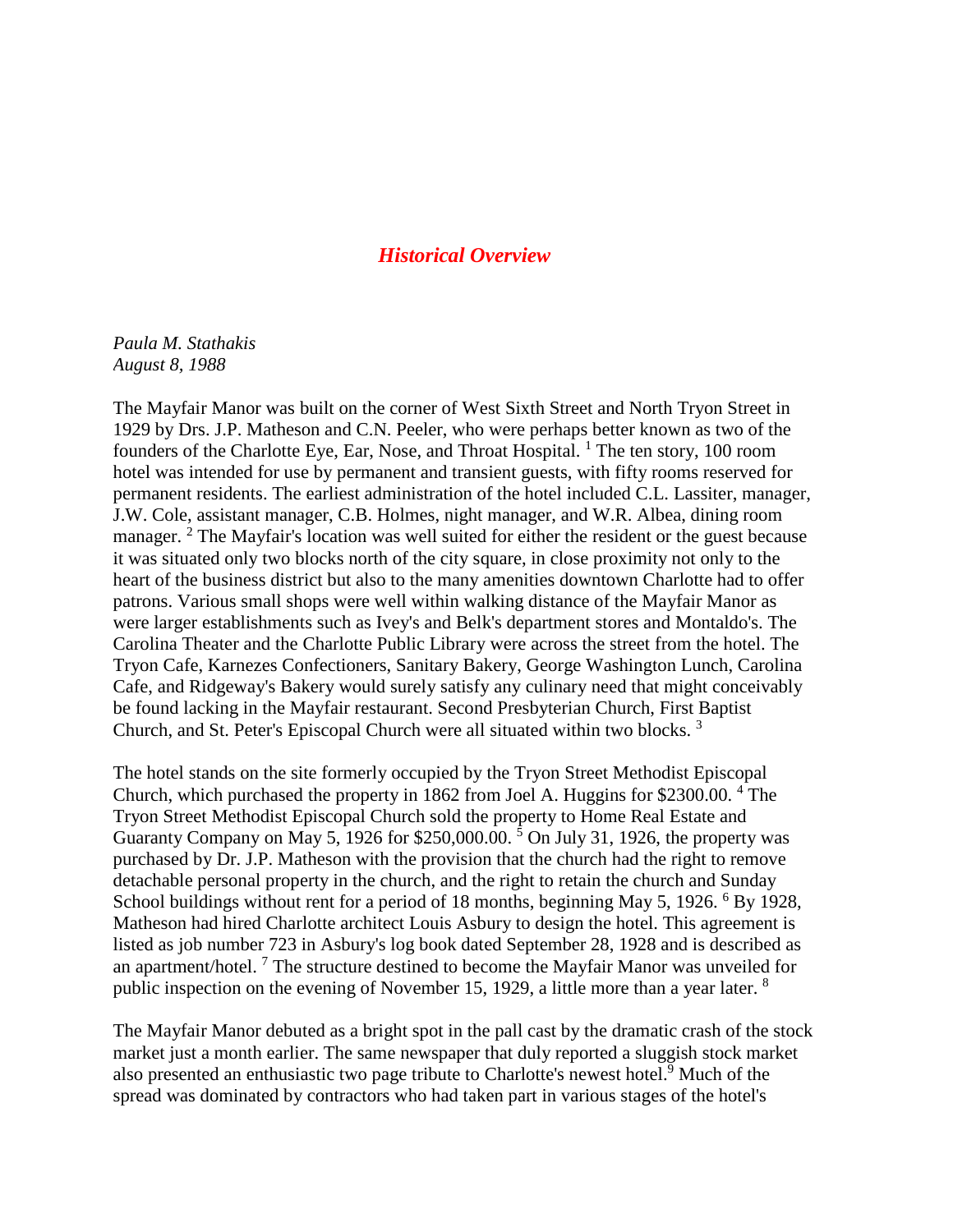construction, and who took advantage of the opportunity not only to advertise their wares, hut to also tantalize the public with their specific contribution to the hotel. For example, the tile and marble work in the mezzanine and the tenth floor were an exact replica of that found in Atlanta's Biltmore Hotel, the tile floor of the dining room was made of a material described as tile-tex , which was guaranteed for "life time service, a low initial cost, and no maintenance cost." The furnishings came from McCoy's Furniture of South Tryon Street, and the "Iron Fireman", a new automatic stoker furnace was installed by A.Z. Price Company, Inc.  $10$ 

The unidentified reporter who wrote the preview article about the Mayfair Manor for the *Charlotte Observer* was ecstatic. <sup>11</sup> Adjectives such as "impressive", "modern", "luxurious", and "massive" pepper the journalist's narrative. This article is a valuable source of information about the original design and interior of the Mayfair Manor. The reporter began his tour of the building in the lobby which was summarily described as "impressive"; the floors were a terrazo with a tile base, the walls were covered with a material called craftex, the woodwork was crafted in walnut, and the fixtures were made of bronze. A "huge oven fireplace" was the focal point of the lobby. It was in this tastefully decorated lobby that one might also purchase cigars, cigarettes, and tasty Martha Washington Candy. The Mayfair Manor was the sole agent for Martha Washington Candy in Charlotte. Beneath the lobby on Sixth Street was the Mayfair Manor Barber Shop, managed by C.M. Brady, who supervised a five chair and one manicurist operation. The mezzanine had a lounge where guests could relax and meet their friends.

French doors marked the entrance to the dining room, the decor there followed the walnut and bronze motif of the lobby. Arched windows, craftex walls in soft colors, and a black and brown checked tile-tex floor all bestowed upon the dining room an "air of dignity". The kitchen was described as spacious with the latest in cooking conveniences. A sampling of the original kitchen inventory of the Mayfair Manor included an electric dishwasher, a sterilizer with a 5000 dish capacity, steam tables, electric potato peelers, and mixing machines. A ventilating system capable of changing the kitchen air every three minutes was also on the list of notable extras. A skylight was built into the kitchen ceiling for the benefit of the workers. The dining room management planned to include a bakery in the future, and a special dessert and salad department was already incorporated into the kitchen organization.

"Every room has a bath" hailed the reporter as he continued his armchair tour. Tiled baths in various colors with tubs and showers were in each room. The rooms were furnished in "living room style" with double or twin Murphy beds, "luxurious" carpets and "fashionable" wallpapers. Each room had individual telephone service. The tenth floor was designed as a penthouse suite of "two skyscraper piazzas" which afforded what the reporter considered great views of Charlotte. Dr. Matheson planned to occupy the top floor along with Mr. Julian H. Little, president of the Independence Trust Company, Dr. Leinbach, and Mr. Little's two nieces. <sup>12</sup>

References were made in the article to a previously existing Mayfair Manor, and that the same high quality one had come to expect from the old establishment may be observed in the new one as well. Evidence of the "old" Mayfair Manor is scarce, but it was listed in the 1929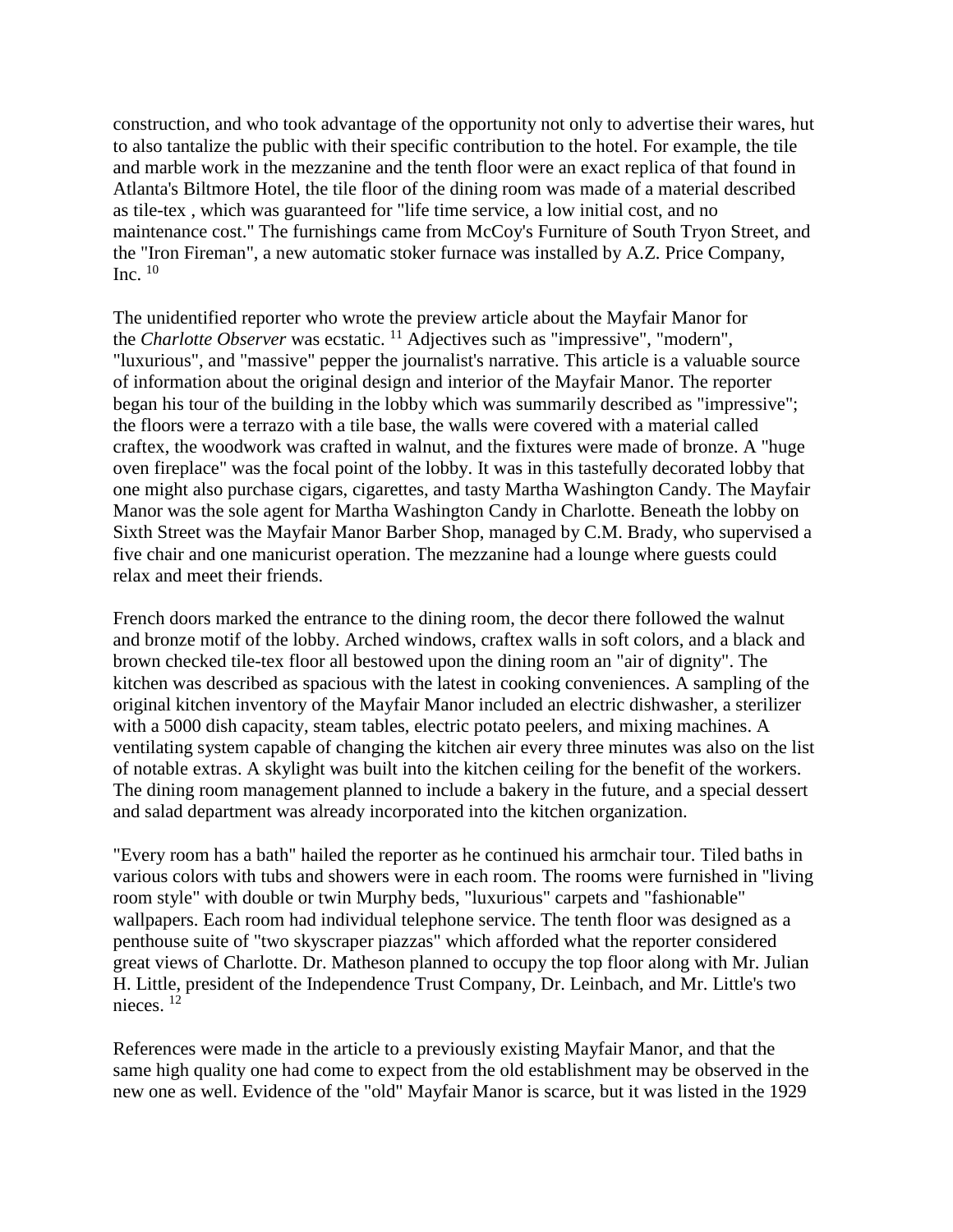Charlotte City Directory under the management of C.L. Lassiter at 406 North Tryon Street, approximately two blocks north of the "new" Mayfair Manor. The new Mayfair Manor was the culmination of thirty years of effort by Mrs. Fannie L. Holmes, who began her career in Charlotte with a modest dining room and boarding house at 513 South Tryon Street. Mrs. Holmes, a Statesville native, ran this boarding house together with C.L. Lassiter. <sup>13</sup> By 1930, Mrs. Holmes had acquired two other businesses: The Hawthorne Dining Room and The Mayfair Manor. The 1930 Charlotte City Directory lists C.L. Lassiter as the president of the Mayfair Manor Inc., Mrs. Fannie L. Holmes was the vice-president, and Emmet S. Gray, as the secretary-treasurer. <sup>14</sup>

Thus, the Mayfair Manor entered into Charlotte history. It was not the biggest, nor the grandest of our hotels, but it was considered quite fine in its day. In 1929, there were no less than fifteen hotels in Charlotte. The largest were the Charlotte Hotel at 239 West Trade and the Clayton Hotel at the corner of Church and Fifth streets. The Charlotte Hotel was undoubtedly the hallmark of the city, boasting a fireproof structure with 400 rooms, 400 bathrooms, a European Plan, and a dining room visited by such dignitaries as President and Mrs. Franklin and Roosevelt. The Mayfair Manor does not seem to have attracted such stellar guests, presumably because it was built for different purposes. The Mayfair Manor quietly thrived, however, on its corner long after the demolition of the Clayton Hotel, and it appears that it will outlive the Charlotte which was recently scheduled for demolition.

Dr. Matheson died in August 1937, and the property was acquired by the Mayfair Realty Corporation shortly afterward. <sup>15</sup> On September 1, 1959, the Mayfair Realty Corporation sold the property to Dwight L. Phillips. The new proprietor spent \$225,000.00 in renovations and improvements on the hotel. 16 In December 1960, D.L. Phillips and his wife Louise sold the property to D.L. Phillips, Builders of North Carolina.<sup>17</sup> Following this transaction, the name of the hotel changed to the James Lee Motor Inn. <sup>18</sup> By October 1965, D.L. Phillips Investment Builders acquired additional property to the rear of the hotel. <sup>19</sup> These two tracts were sold in December 1980 to A.B. Wilkins Jr., owner of Delta Capital, for \$300,000.00. <sup>20</sup> This transaction began what was to result in an unproductive series of acquisitions of the property by various investors who hoped to upgrade the hotel, which had suffered as the result of the decline of downtown Charlotte, into fashionable condominiums. The previous hotel owner, Charles Kinnard, had intentions of doing this himself, but could not afford the staggering cost of conversion estimated at \$225,000.00 per floor. In December 1980, A.B. Wilkins announced his intention to work with Kinnard toward this end.  $21$ 

By February 1981, Kinnard and Wilkins came to an impasse. Kinnard placed an advertisement in the Charlotte papers announcing that the property was for sale by the owner; the ad was quickly denied by Wilkins. Kinnard's actions were based on his desire to buy the hotel back from Wilkins. Therefore, Wilkins gave Kinnard an option to buy the hotel back if he could raise the funds. Kinnard's time on this option had expired when he placed the ad. At that point, Wilkins had no interest in helping Kinnard, and he had already made plans for a joint renovation with another investor.<sup>22</sup>

Wilkins posted signs around the hotel notifying the tenants that the hotel would close October 1, 1981, and that it would later re-open as a luxury hotel. <sup>23</sup> Wilkins's plans never came to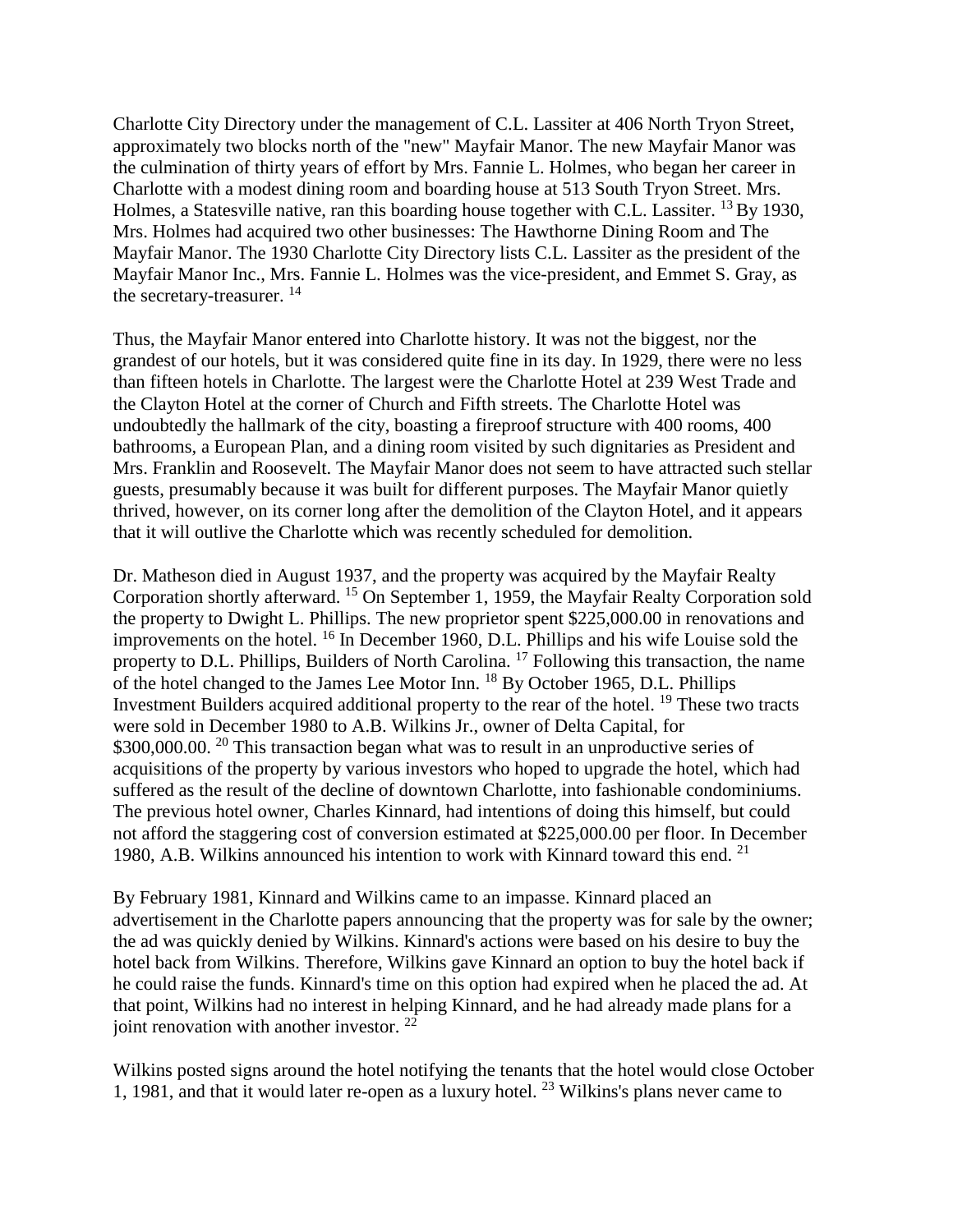fruition. He sold the James Lee Motor Inn on January 4, 1982 for \$392,000.00 to an investment firm of the Netherlands-Antilles , Elko Corporation, N.V., which planned to convert the hotel into a \$4 million office condominium project, with completion projected for the summer of that year.  $^{24}$  The renovation supervisor for Elko, Mr. Farley Gharagozlou, disclosed that the interior of the hotel had been completely stripped, and that future plans included the installment of a coffee shop in the basement and a restaurant in the penthouse. <sup>25</sup> These plans suddenly changed when the Elko Corporation decided to convert the James Lee Motor Inn into an elegant hotel, the Uptown Nova Plaza, which delayed the completion until summer 1983. <sup>26</sup>

As the projected opening deadline drew near, the *Charlotte News* reported in May 1983 that an internal re-organization of the Elko Corporation would delay the project for an unspecified time.<sup>27</sup> The fate of the former Mayfair Manor was vague at best, and the structure stood useless for another three years. Burt Gellman, whose firm owns Jonathan's, a fashionable downtown restaurant one block north of the hotel site, made an unsuccessful bid to acquire the property in 1984. The Elko Corporation allegedly reneged on an agreement to sell the vacant hotel to him, and he took the matter to court in 1985, but he never gained the property. <sup>28</sup>

Fallswood Investment Inc. purchased the hotel in May 1986, and then sold the property on December 18, 1986 to Omniswiss Properties Ltd.<sup>30</sup> The present owners of the property, The Dunhill Hotel Associates, purchased the hotel from Omniswiss Properties on August 6, 1987. <sup>31</sup> After six years of uncertainty, the former Mayfair Manor has a new lease on life. The Dunhill Hotel Associates have returned to the idea of restoring the building to a luxury hotel. The revival of this structure will be an asset to the Charlotte community, not only as a new and viable business, but also as a tangible part of Charlotte's past.

## **ENDNOTES**

<sup>1</sup> Wade Harris, ed. *The City of Charlotte and the County of Mecklenburg*. Charlotte: Chamber of Commerce, 1924.

<sup>2</sup> *The Charlotte Observer* 15 November 1929, p.10.

<sup>3</sup> Sanborn Fire Insurance Maps 1929, Sanborn Map Company, New York. Skeleton Maps 2 and 3, sections 2a and 3b; Charlotte City Directory, 1929.

<sup>4</sup> Mecklenburg County Registry of Deeds. Deed Book 4 pg. 791.

<sup>5</sup> Mecklenburg County Registry of Deeds. Deed Book 625 pg. 225.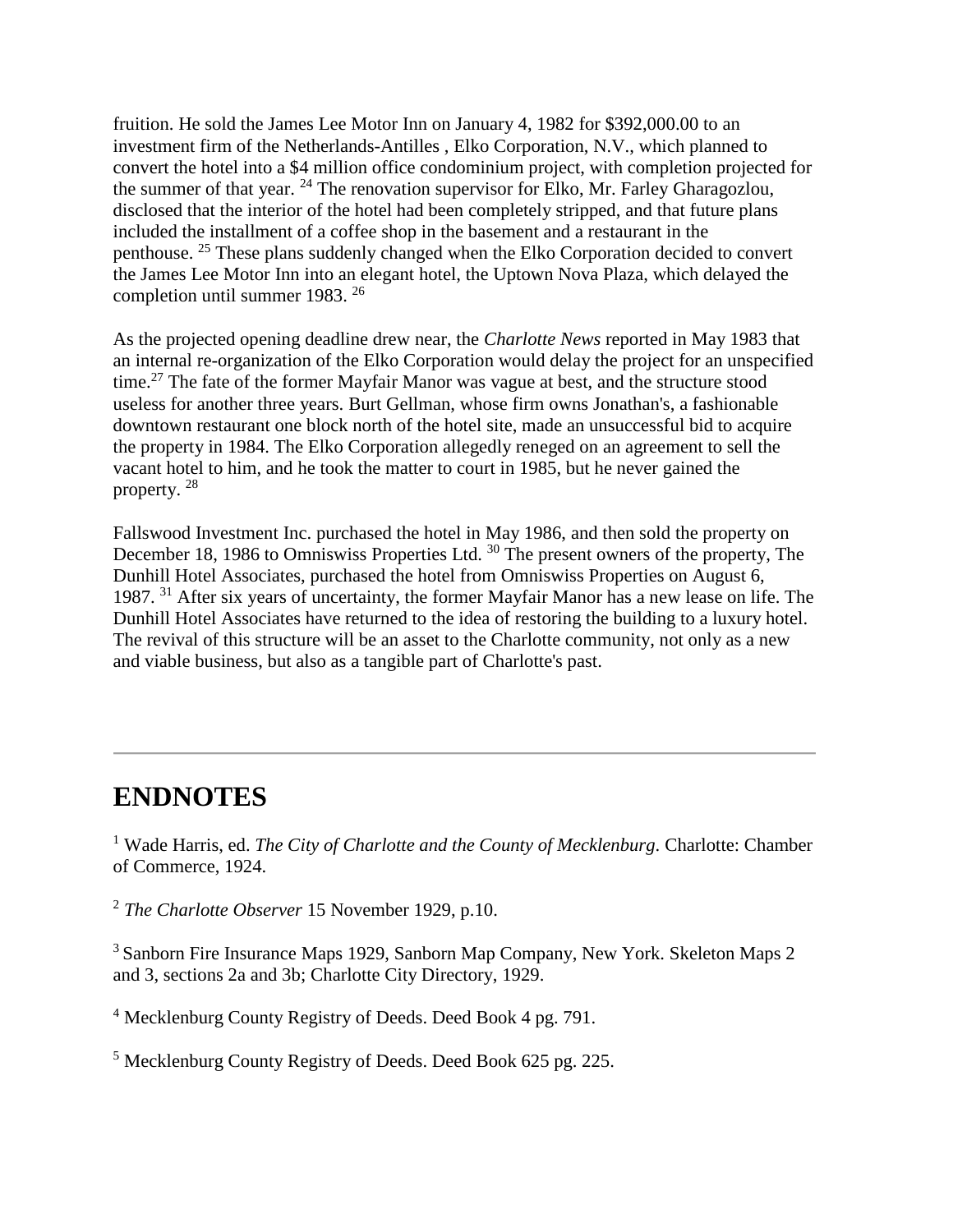<sup>6</sup> Mecklenburg County Registry of Deeds. Deed Book 628 pg. 511.

<sup>7</sup> Southern Historical Collection, Louis Asbury Papers, No. 4237. University of North Carolina-Chapel Hill.

<sup>8</sup> *The Charlotte Observer* 15 November 1929, p. 11.

<sup>9</sup> Ibid., p. 10, 11.

<sup>10</sup> Ibid., p. 10.

 $11$  Ibid., p. 11. All information concerning the original interior of the hotel was taken from this article.

<sup>12</sup> Ibid.; Charlotte City Directory, 1930.

<sup>13</sup> Charlotte City Directory, 1926.

<sup>14</sup> Ibid., 1930.

<sup>15</sup> Records of the Mecklenburg Medical Society; Mecklenburg County Registry of Deeds. Deed Book 1120-254.

<sup>16</sup> *The Charlotte News* 21 October 1981, p. 1.

<sup>17</sup> Mecklenburg County Registry of Deeds. Deed Book 2220 pg. 46

<sup>18</sup> *The Charlotte Observer* 8 October 1985, p. 12a.

<sup>19</sup> Mecklenburg County Registry of Deeds. Deed Book 2689 pg. 308.

<sup>20</sup> Mecklenburg County Registry of Deeds. Deed Book 4376 pg. 298. *The Charlotte Observer* 25 January 1981, p. 5b.

<sup>21</sup> *The Charlotte Observer* 21 January 1981, p. 5b.

<sup>22</sup> *The Charlotte News* 12 February 1981, p. 12a.

<sup>23</sup> Ibid., 17 September 1981, p. 13a.

<sup>24</sup> Mecklenburg County Registry of Deeds. Deed Book 4500 pg. 395

<sup>25</sup> *The Charlotte Observer* 11 April 1982, p. 5b.

<sup>26</sup> *The Charlotte Observer* 25 October 1982, p. 1a.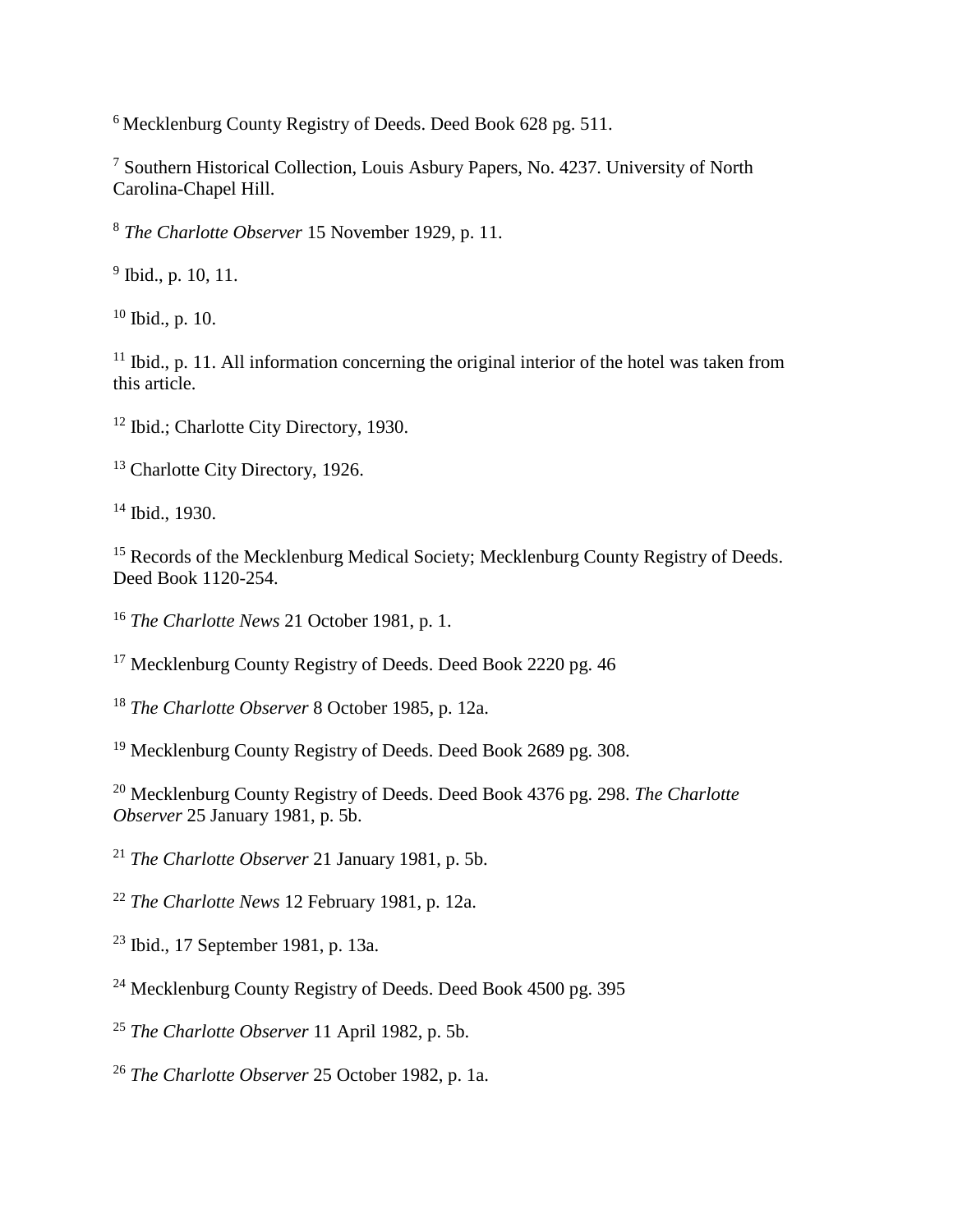$28$  Ibid., 10 August 1985, p. 12a.

<sup>29</sup> Mecklenburg County Registry of Deeds. Deed Book 5223 pg. 339, Deed Book 5403 pg. 647.

<sup>30</sup> Mecklenburg County Registry of Deeds. Deed Book 5580 pg. 9.

### *Architectural Description*

### *By Nora Mae Black*

The former Mayfair Hotel, located on the northwest corner of the intersection of North Tryon Street and 6th Street, is an example of one of the small, privately-owned hotels that provided a resting place for travelers to Charlotte during the beginning of this century.

The design of the building was executed by Louis H. Asbury, a Charlotte architect. The building was originally known as the Mayfair Hotel. Later it became the James Lee Motor Hotel. A top to bottom renovation of the building is on the drawing board. Under this proposal, the building would become a luxury hotel known as The Dunhill Hotel.

The building consists of eleven floors. There is a basement with a small sub-basement. The first floor, or Tryon Street level, housed the lobby. At the northwest end of the building, the first floor gives way to two mezzanine levels. The protective railings are missing from the lobby level and the upper mezzanine; however, a metal stairway still connects the levels.

Above the lobby, or first floor, there are eight floors that formerly contained the guest rooms. The ninth floor contained a penthouse suite for the owner of the Mayfair Hotel as well as a few guest rooms.

### **Exterior**

The Mayfair Hotel has a nine-story symmetrical facade facing North Tryon Street. The West 6th Street facade overlooks Discovery Place and from the upper floors, Fourth Ward. The entire structure is covered with a sand-colored brick (much darkened due to dirt) laid in running bond. Cast stone decorates the remains of the North Tryon Street entrance and the brick facade at the top of the second floor windows. The cast stone continues on the West 6th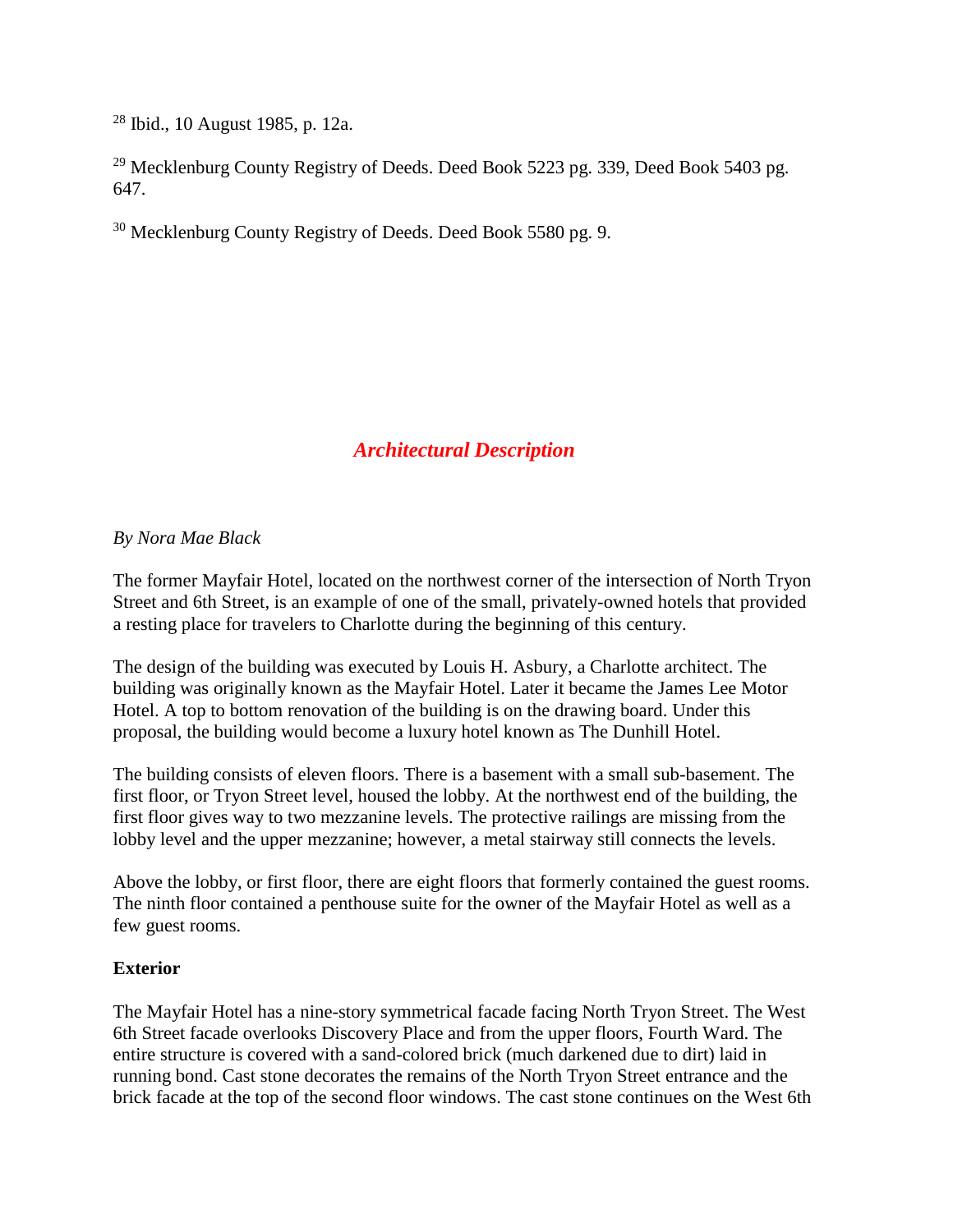Street facade and becomes a surround for the tops of the last three windows on the second floor. A cast stone course wraps all four facades at the top of the eighth floor windows. All windows have cast stone sills. The original windows were removed during an earlier renovation and replaced with double-hung residential windows. Double windows are usually 6/6 while others are 8/8 and 2/2. On the North Tryon Street facade the three-ranked windows consist of a single window flanked by pairs of adjacent windows. On the 6th Street facade the seven-ranked windows consist of the following pattern a single window, a pair of adjacent windows, a single window, a single window, a single window, a pair of adjacent windows, and a single window. The south facade has an irregular pattern of windows of several different sizes. The west, or rear, facade has three windows of differing sizes on each floor above the second floor.

Most of the North Tryon Street level facade has been removed. However, it is still possible to see the remains of Corinthian capitals that once decorated the pilasters at the front entrance. The most impressive remaining part of the facade is at the penthouse level. There the owner's living quarters overlooked North Tryon Street. The sitting room did not extend the full width of the facade, it became a square room flanked by two balconies. The brick of the facade formed the protective barrier on the Tryon Street elevation. Topping the protective barrier, each balcony had a cast stone urn and a cast stone circular medallion for decoration. On the north and south elevations, the small balconies have balustrades of cast stone with flower boxes. On the Tryon Street elevation a narrow center balcony, flanked by single windows, projects over the street. A half round pediment extends over the balcony. To each side of the pediment decorative cast stone ovals are laid into the brick over the windows. There is a circular stone medallion in the center of the pediment. A raking cornice of cast stone tops the pediment. A cornice of cast stone continues part way around the side (north and south) elevations.

### **Interior**

Much of the interior of the building was destroyed during an earlier attempt at renovation. Masonry interior bearing walls that provided wind bracing were removed and replaced with steel structural members. The original elevators were removed and never replaced. Part of the roof is gone with the result that much water enters the building. At places, the concrete floors have holes in them. Ceilings have been taken down exposing the open web steel joists. Plaster and other wall coverings have been removed exposing the structural steel frame. The partitions that separated the 'guess rooms have been torn down.

The most intact portion of the original building is the penthouse suite of the owner. The penthouse has a marble floor. A fireplace in the sitting room overlooking North Tryon Street has an ornate carved plaster mantel with a green marble fire surround. Plaster crown molding with carved dentils decorate the sitting area. In another room of the owner's suite, original wood paneling covers the walls.

*In Closing*